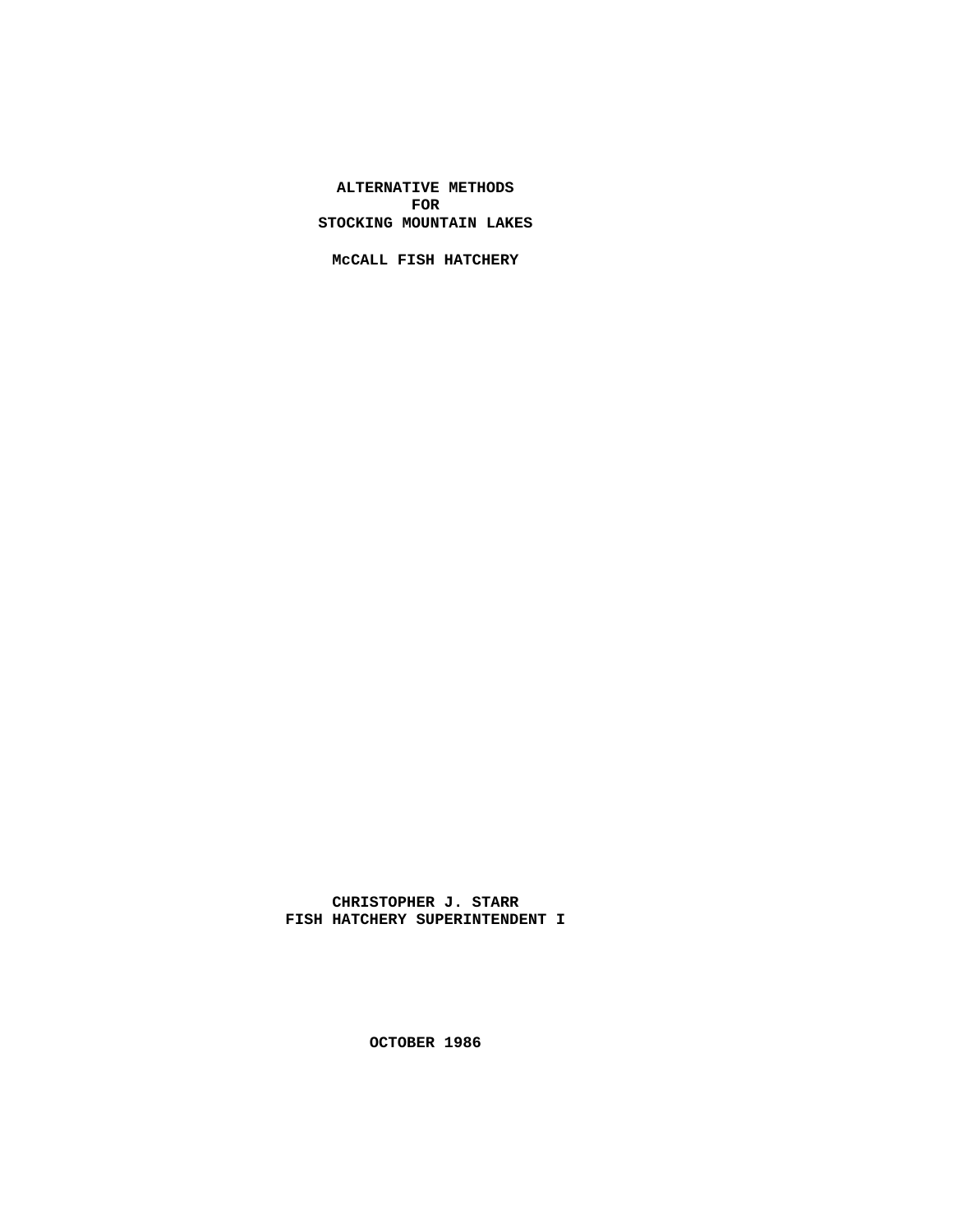#### **INTRODUCTION**

The McCall Hatchery is responsible for planting over 600 mountain lakes in Regions 1, 2, and 3. Most of these lakes are planted by the use of fixed-wing aircraft (Cessna 185). With the ever-increasing cost of flight time, alternative methods were explored for planting mountain lakes. A summary of methods used for planting mountain lakes will be presented in this report, including a cost breakdown.

#### **FIXED-WING**

Seventy-two mountain lakes were planted by fixed-wing aircraft (Cessna 185). As in the past, McCall Air Taxi did the flying in 1986. Flight time was purchased at \$150 per hour. There were 13 hours and 9 minutes of flight time used, costing \$1,972. Cost per lake stocked was \$27.40 for flight time (Table 1). Once personnel costs were added in, the cost per lake stocked by fixed-wing aircraft was \$28.96.

Although stocking by fixed-wing aircraft is the quickest way to stock several lakes, it does have some drawbacks. First, flights can only be made when the weather is conducive for flying. Rain, winds, and smoke can postpone flights. Second, with a target size of 1,000 fish per pound for stocking from fixed-wing aircraft, time for stocking is limited. The reason for trying to stock at 1,000 fish per pound is that the fish will fall with the water. Considerably smaller fish may not fall with the water, causing undue shock. Considerably larger fish should not be stocked due to limited aircraft space. During 1986, two flights were canceled at the last minutes due to weather conditions.

While in the air, there is a chance to get an overview of the lake, but not necessarily a good survey of the lake itself. Other planting methods provide the opportunity to survey the lake in more depth.

Finally, there is always the chance that the fish drop could miss the lake. Most air drops are centered in the middle of the lake for safety reasons, not necessarily the best area for the fish. Also, there is no chance for tempering the fish. Since the fish are loaded in bags of cold water for traveling, the effect of temperature shock on the fish planted in mountain lakes is questionable.

# **ALTERNATIVE METHODS**

Backpacking, horse packing, motorcycles, and helicopters were used for stocking mountain lakes by the McCall Hatchery in 1986. The overall average cost of using alternative methods was \$13.50, compared to a cost per lake planted by fixed wing aircraft of \$28.96.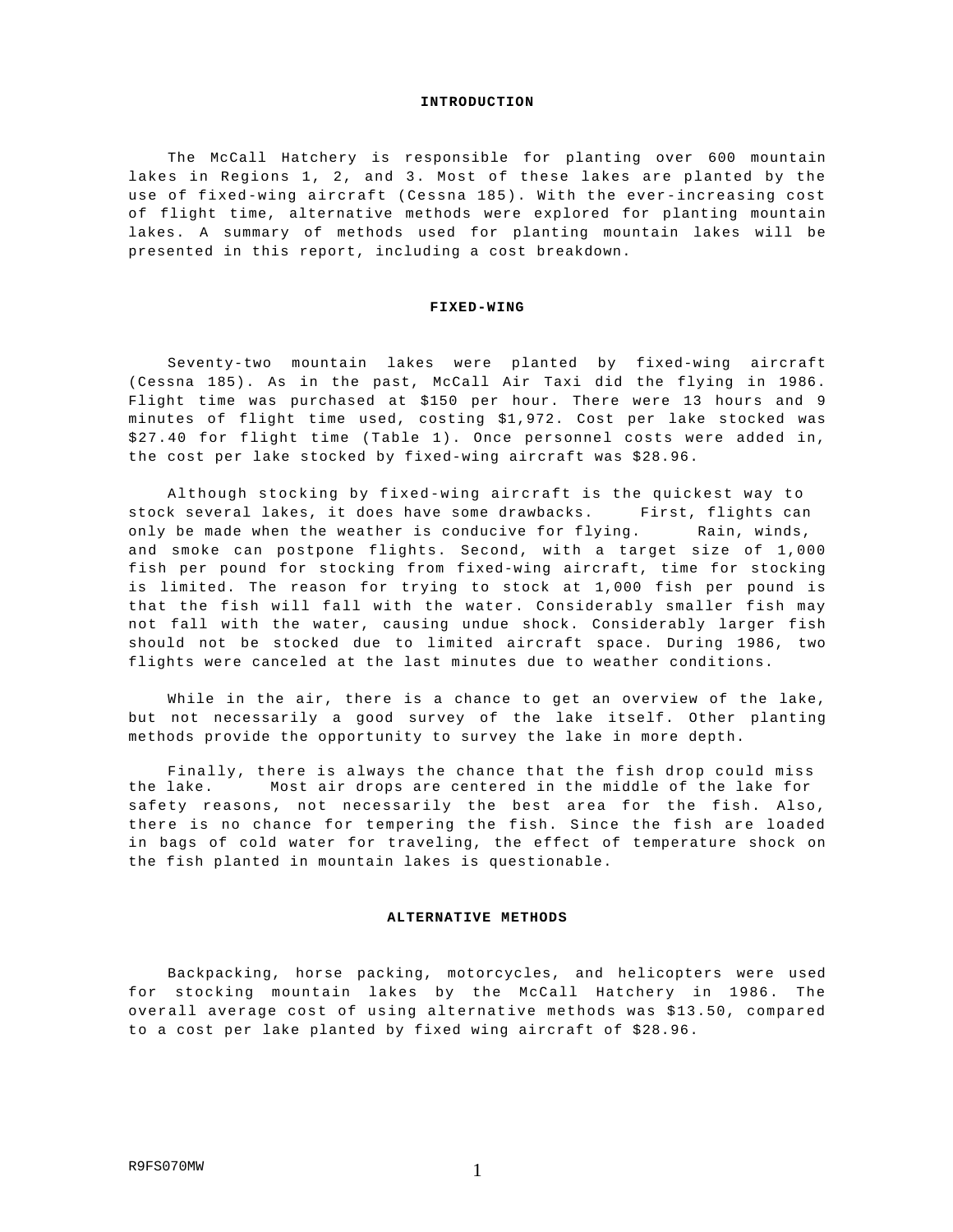### **BACKPACKING**

Thirteen lakes were backpack-planted during 1986. The cost per lake planted by backpacking was \$31.03. All backpack plants were accomplished by using at least two hikers for safety reasons.

Backpack plants can be done on a reasonable time schedule with only the harshest weather causing postponements. Fish may be stocked at a smaller size than with fixed-wing aircraft because of the assurance that they will get into the water. There is also an opportunity to temper the fish, so temperature shock is not a factor in survival. Fish can be planted in the littoral area of the lake, giving them more cover to decrease chances of predation.

By backpacking into a lake, there is opportunity for a more complete lake survey. The amount of littoral zone, the number of inlets and outlets, and the size can be better judged. There is also a chance to check the fish population in the lake by noting the frequency of fish rises. In some cases, sampling the fishing quality can be accomplished during a lunch hour. An idea of the amount of use the area gets can also be gained when backpacking by noticing other hikers , campers, fire rings, and, unfortunately, litter. All of this information can be very valuable to the Regional Fishery Managers when developing a stocking schedule for a particular lake.

Lakes more suited for backpack stocking are relatively close to the hatchery and within three to six miles from the trailhead. Much also depends on the physical condition of the hiker and the severity of the trail.

Bags should be loaded with less than one pound of fish for best results. Rainbow trout seem to do better on longer hikes. After seven hours in a bag, rainbow trout were planted in good condition, suffering very minimal mortalities (Table 2). Westslope cutthroat trout loaded at similar rates did not fair as well for long periods of time. It appears that five hours is about the maximum time that Westslope cutthroat trout can handle being in bags. As with fixed-wing flights, the water is chilled before the fish are loaded into bags. The bags should be kept on ice in coolers while transporting the fish to the trailhead.

Although most of the backpack fish plants were accomplished by staff members at McCall, there are alternatives. One that was quite successful involved a group of Boy Scouts from the local scout camp. The scouts, along with a bio-aide from the hatchery, planted three mountain lakes in one day. They were very excited about the opportunity to get involved with the Idaho Department of Fish and Game. This appears to be a good source of volunteer help. Other groups may also be interested in backpacking fish plants. Involvement of groups, such as the Boy Scouts, serves to increase the public's awareness of the mountain lake stocking program, along with promoting good public relations.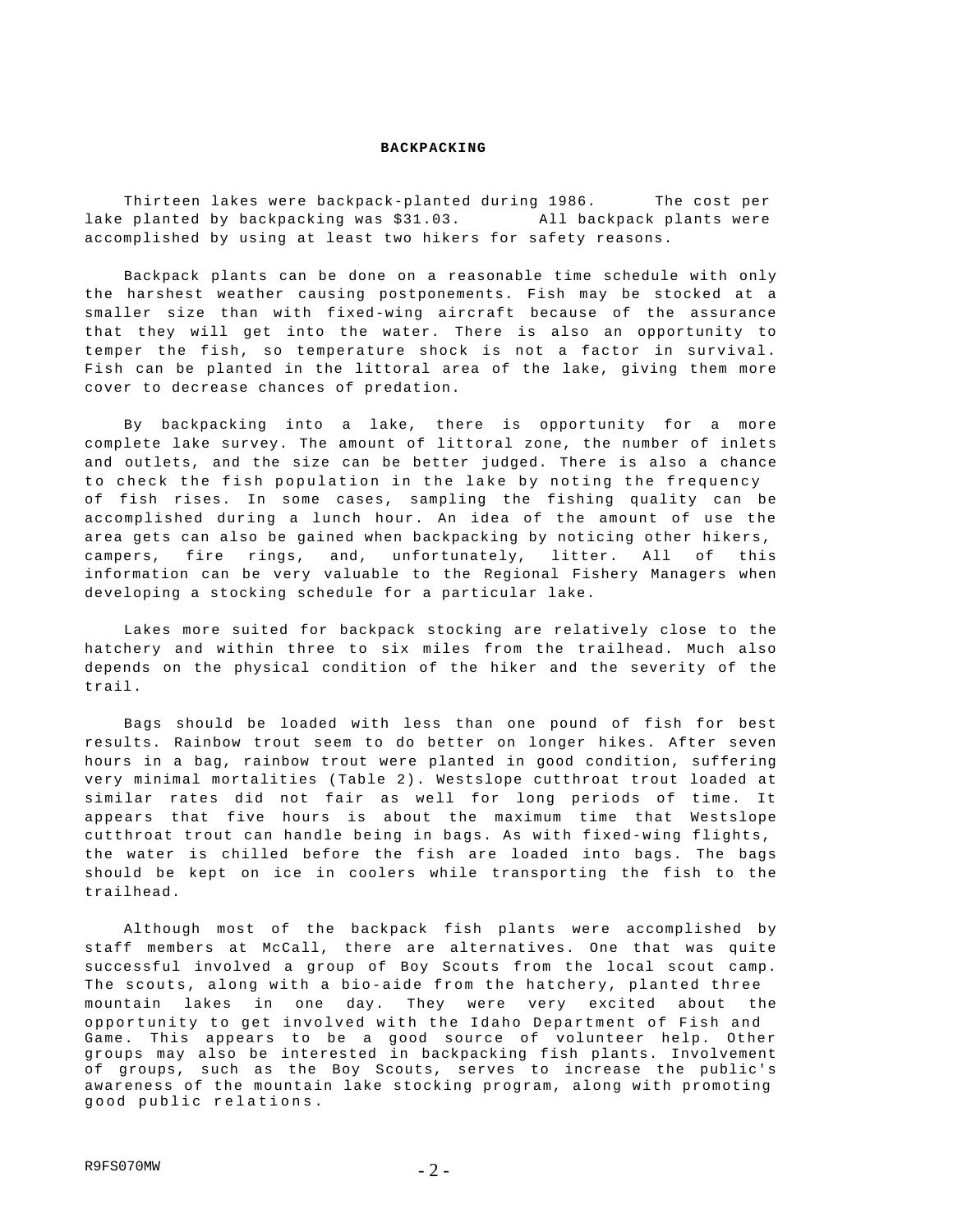## **HORSE PACKING**

Two lakes were stocked by taking horses into the lakes: 1) one lake by a local conservation officer patrolling a particular area, and 2) the other lake by a local outfitter while checking out lakes for guide services. With prior planning, several lakes in an area can be planted when conservation officers are on patrol. Also, outfitters may be an untapped source of volunteer help when planting mountain lakes.

Although this may be the exception rather than the rule, there was a problem on one of the horse packs. The outfitter was going to plant two lakes, but he had a problem with one of his horses on the trail and was unable to get to the second lake.

#### **MOTORCYCLES**

Two lakes were planted by using a motorcycle. The cost of stocking was \$4.66 per lake. This appears to be an excellent method for stocking mountain lakes. It should only be used when the trail to the lake is good enough for a trail bike. The person stocking the lake should have experience riding on trails.

## **HELICOPTER**

Twenty-six lakes were stocked from a U.S. Forest Service helicopter in 1986 when some guarantee time was made available to the Department. Although several flights were canceled due to fires, mechanical problems, and medical evacuations, this method seemed well worth the trouble.

Stocking lakes by helicopter combined the advantages of fixed-wing aircraft stocking with those of backpacking. For instance, several lakes can be stocked in one day, and fish can be stocked at a smaller size. Because the drop is usually less than ten feet, fish can usually be planted in the littoral zone of the lake. Also, a more complete lake survey can be attained when stocking from a helicopter. Finally, the involvement of the U.S. Forest Service promoted good interagency relations.

As with fixed-wing aircraft stocking, a major drawback of this method is the lack of an opportunity to temper the fish. Also, if U.S. Forest Service guarantee time is unavailable, flight time can be a major cost, which severely depletes the budget.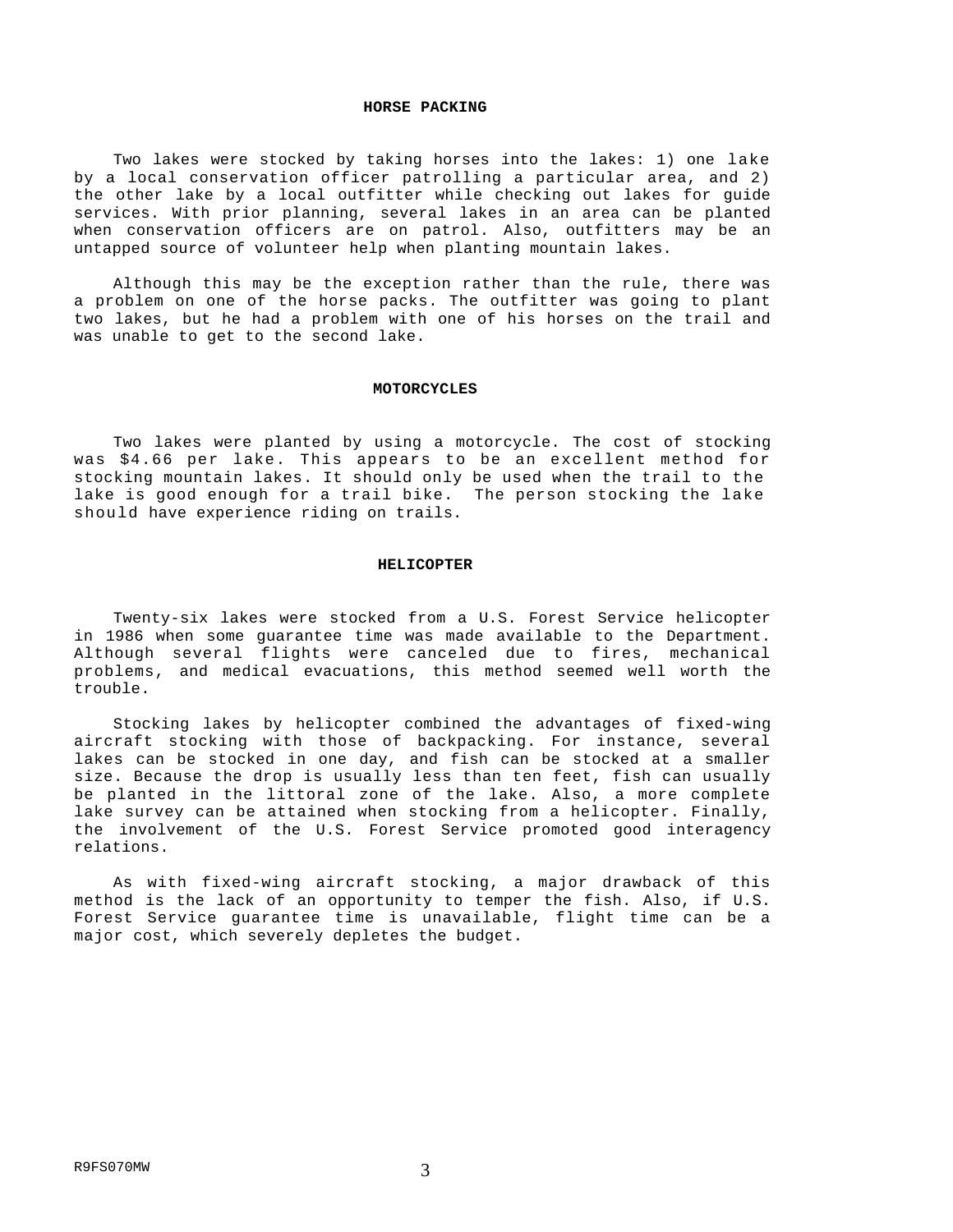## **SUMMARY**

Many alternative methods are available and all should be explored to find the method best suited for stocking each particular mountain lake. Overall, the cost per lake stocked by alternative methods was \$13.50, while the cost per lake stocked by fixed-wing aircraft was \$28.96. The cost per lake stocked by alternative methods, not including those lakes stocked using the U.S. Forest Service helicopter, was \$28.96, the exact cost of stocking by fixed-wing aircraft. In most cases, the costs of stocking lakes will not work out this way, but they will be comparable, and the advantages of alternative methods are overwhelming. The conditions under which the fish are planted are more conductive for better fish survival and the knowledge obtained from a good survey of the lake and the area is invaluable.

Table 1: Cost breakdown for planting mountain lakes aerial stocking versus alternative methods of stocking, by the McCall Hatchery in 1986.

|                                      | Alternative methods                     |  |  |  |  |  |  |
|--------------------------------------|-----------------------------------------|--|--|--|--|--|--|
| Aerial fish planting                 | for fish planting                       |  |  |  |  |  |  |
| 72 Lakes                             | 43 Lakes                                |  |  |  |  |  |  |
| 5 Flights; By Hatchery Personnel     | 8 Trips; By Hatchery Personnel          |  |  |  |  |  |  |
| \$27.40/Lake; Flight Cost            |                                         |  |  |  |  |  |  |
| \$ 1.56/Lake; Personnel Cost         | \$13.50/Lake; Personnel Cost            |  |  |  |  |  |  |
| \$28.96/Lake; Total Cost             | $$13.50/Lake$ ; Total Cost <sup>a</sup> |  |  |  |  |  |  |
| \$75.00/Lake; Most Expensive Flight  | \$79.60/Lake; Most Expensive Trip       |  |  |  |  |  |  |
| \$18.00/Lake; Least Expensive Flight | \$ 3.40/Lake; Least Expensive Trip      |  |  |  |  |  |  |

<sup>a</sup>The cost per lake planted by alternative methods, not including the use of the U.S. Forest Service helicopter, was \$28.96; the same as the total cost for stocking mountain lakes by fixed-wing aircraft.

Alternative methods for stocking mountain lakes. included backpacking, horse packing, and the use of a motorcycle and a helicopter.

For safety reasons, no solo backpack fish plants were done in 1986, so personnel costs on these plants reflect wages for two or more hatchery personnel.